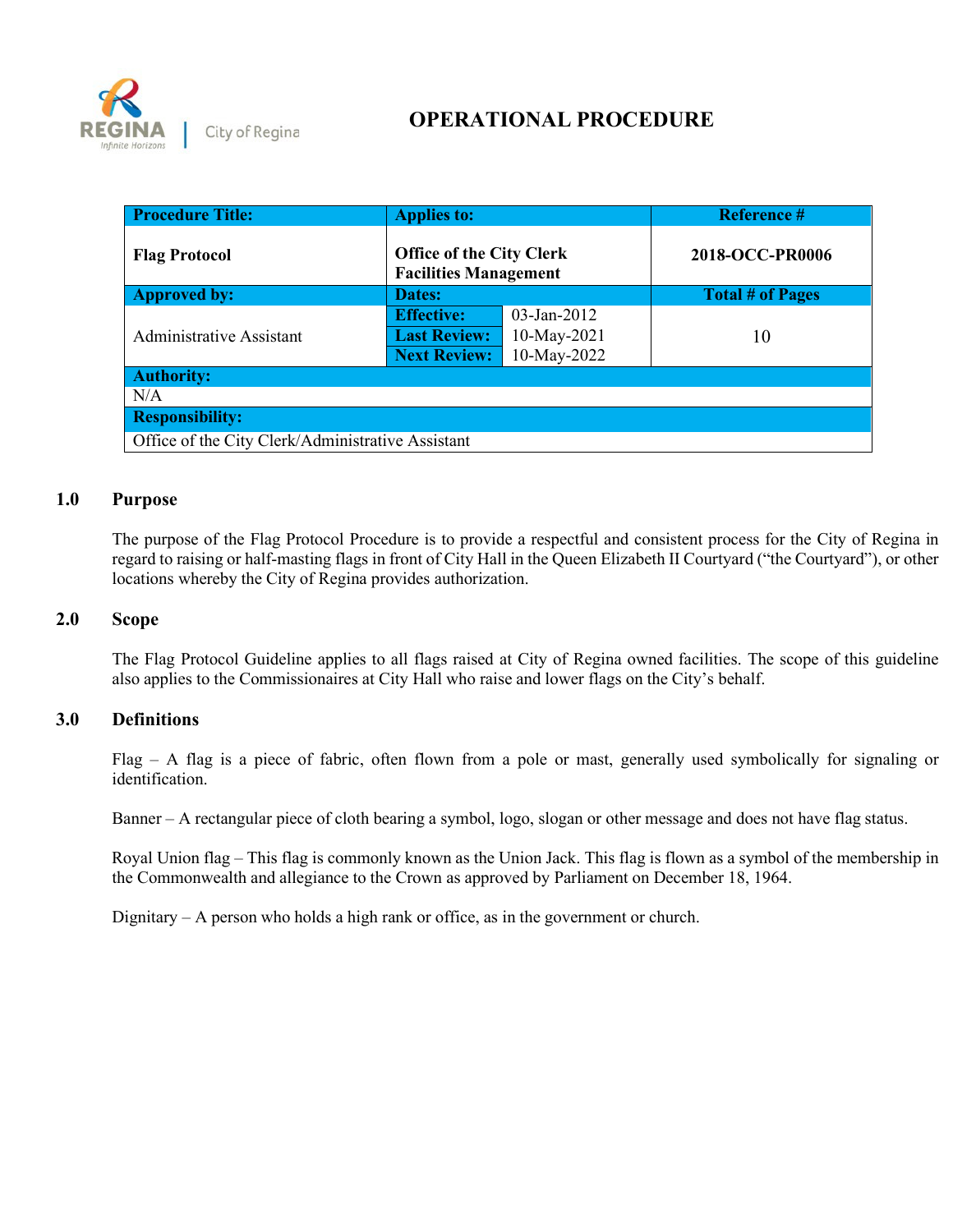## **4.0 Procedure**

# **Flag Poles**

Only one flag is to be raised on the same flagpole and flags must be flown at the same height.

Flags at any of the following locations must be three-feet by six-feet with toggle ends:

| Courtyard               | There are six 35-foot flag poles one 20-foot flagpole in the<br>Courtyard. They are fitted with a hoisting pulley to allow for the |
|-------------------------|------------------------------------------------------------------------------------------------------------------------------------|
|                         |                                                                                                                                    |
|                         | flags to be easily changed and half-masted as required.                                                                            |
| <b>Council Chambers</b> | There are six 6-foot flag poles permanently displayed in Council                                                                   |
|                         | Chambers on the west wall behind the Mayor's desk.                                                                                 |
| Old #1 Fire Hall        | There are six 15-foot lit flag poles and the flags remain raised                                                                   |
|                         | year round. Facilities are responsible to ensure the flags are                                                                     |
|                         | replaced when necessary.                                                                                                           |
| Dieppe                  | There are three 20-foot flag poles at the Dieppe Memorial in A.E.                                                                  |
| Memorial                | Wilson Park, located on the Trans Canada Trail. Parks                                                                              |
|                         | Maintenance is responsible to ensure the flags are replaced when                                                                   |
|                         | necessary.                                                                                                                         |
| Mosaic Stadium          | There are two 20-foot flag poles in the south end zone and five                                                                    |
|                         | flags raised on the outside of the stadium attached to the west                                                                    |
|                         | grandstand. Facilities are responsible to ensure the flags are in                                                                  |
|                         | good condition or if they should be replaced.                                                                                      |
| <b>Albert Street</b>    | Has 42 flag poles and is flagged as requested and per policy.                                                                      |
| Memorial Bridge         |                                                                                                                                    |

Facilities are responsible to ensure the flags are in good condition or if they should be replaced.

Single flag poles are located at the following locations:

- Each of the Fire Stations
- Riverside Memorial Park Cemetery entrance
- In the Field of Honour within Riverside Memorial Park Cemetery
- Regina Cemetery

Parks Maintenance is responsible to ensure the flags are replaced when necessary at each of the single flagpole locations listed above.

When considering the installation of new flag poles, the Office of the City Clerk must be involved to ensure protocol standards are followed.

#### **Hours**

Flags in the Courtyard are flown year around, Sunday through Saturday.

Guest flags are flown on the special recognition flagpole for the requested 24 hours on the date(s) approved by of the Office of the City Clerk.

Flags in Council Chambers are always displayed. Flags on single flag poles are displayed year-round.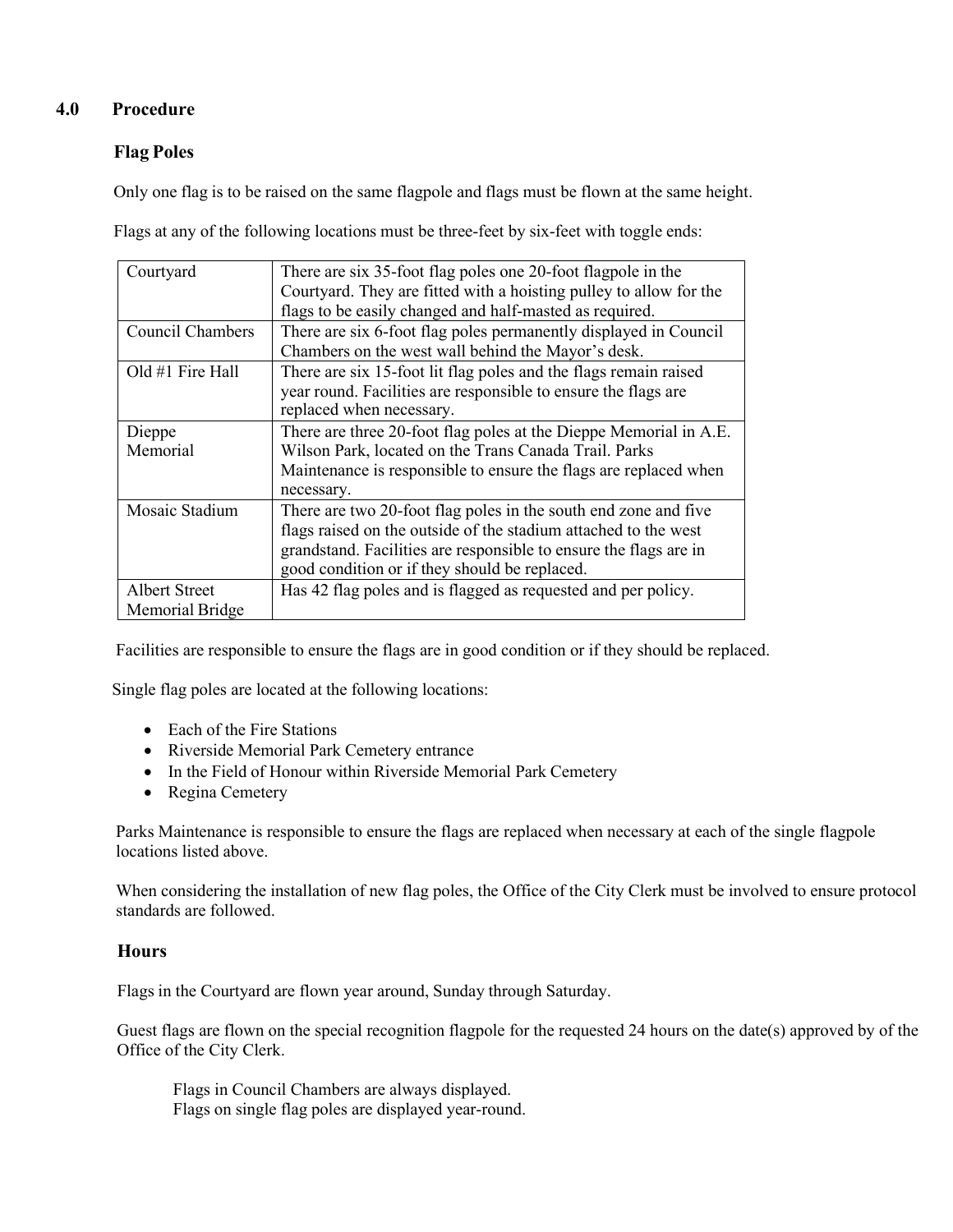#### **Severe weather**

In the event of severe weather, Commissionaires will determine if the special recognition flag is to be removed early or will remain overnight. Severe weather includes extreme cold, a lightening storm, or when safety of the Commissionaire is in question.

#### **Half-masting**

Lowering flags to half-mast is a sign of respect and mourning upon death.

The City of Regina lowers flags in front of City Hall to half-mast following the City of Regina Flag Protocol Guideline Flag Half-Masting Details or based upon recommendations from the Provincial Protocol Office. The Office of the City Clerk informs the Commissionaires when the flags are to be lowered to half-mast and for what length of time. In addition, that information is shared with Facilities Management, Service Regina, Fire Services, and the Office of the Mayor.

Flags are lowered to half-mast for the death of a variety of federal, provincial and municipal dignitary positions, such as past mayors and council members. Municipal flags are also lowered to half-mast on the occasion of the death of a First Nation or Métis Elder who is Regina-based and recognized, a federal, provincial or local First Nation or Métis elected leader currently presiding in that role. Flags are also lowered to half-mast for any Canadian Soldier killed in combat, or as a result of a combat injury. Flag are also lowered to half-mast for any member of the RCMP killed in the line of duty anywhere in Canada or if on official assignment elsewhere in the world.(See Flag Protocol Half-masting Details.)

The flags are half-masted from notification of death, up to and including the day of the funeral.

When half-masting flags, they are first raised to the top and then lowered to the same point on the flagpole.

Flags at other locations are only lowered to half-mast when directed by the Office of the City Clerk.

*Refer to Appendix A for the Flag Protocol Guidelines & Half-Masting Details*

#### **Precedence**

Flags flown permanently in front of City Hall include the national flag of Canada, provincial flag of Saskatchewan, Union Jack, the municipal flag of Regina, the Treaty 4 flag and the Métis flag.

The Canada flag should always be the first one raised and the last one lowered.

The Union Jack flag must be raised correctly, with the broad white line at the top and the thinner white line along the bottom.

The flags should be displayed in front of City Hall in the following order as outlined in the Flag Precedence Illustration reference material: Canada, Saskatchewan, Union Jack, Regina, Treaty 4, Métis

When a guest flag is flown, the flags should be flown on the special recognition flagpole.

There are six flags permanently displayed in Council Chambers and they should be placed as follows: (See Flag Precedence Illustration.)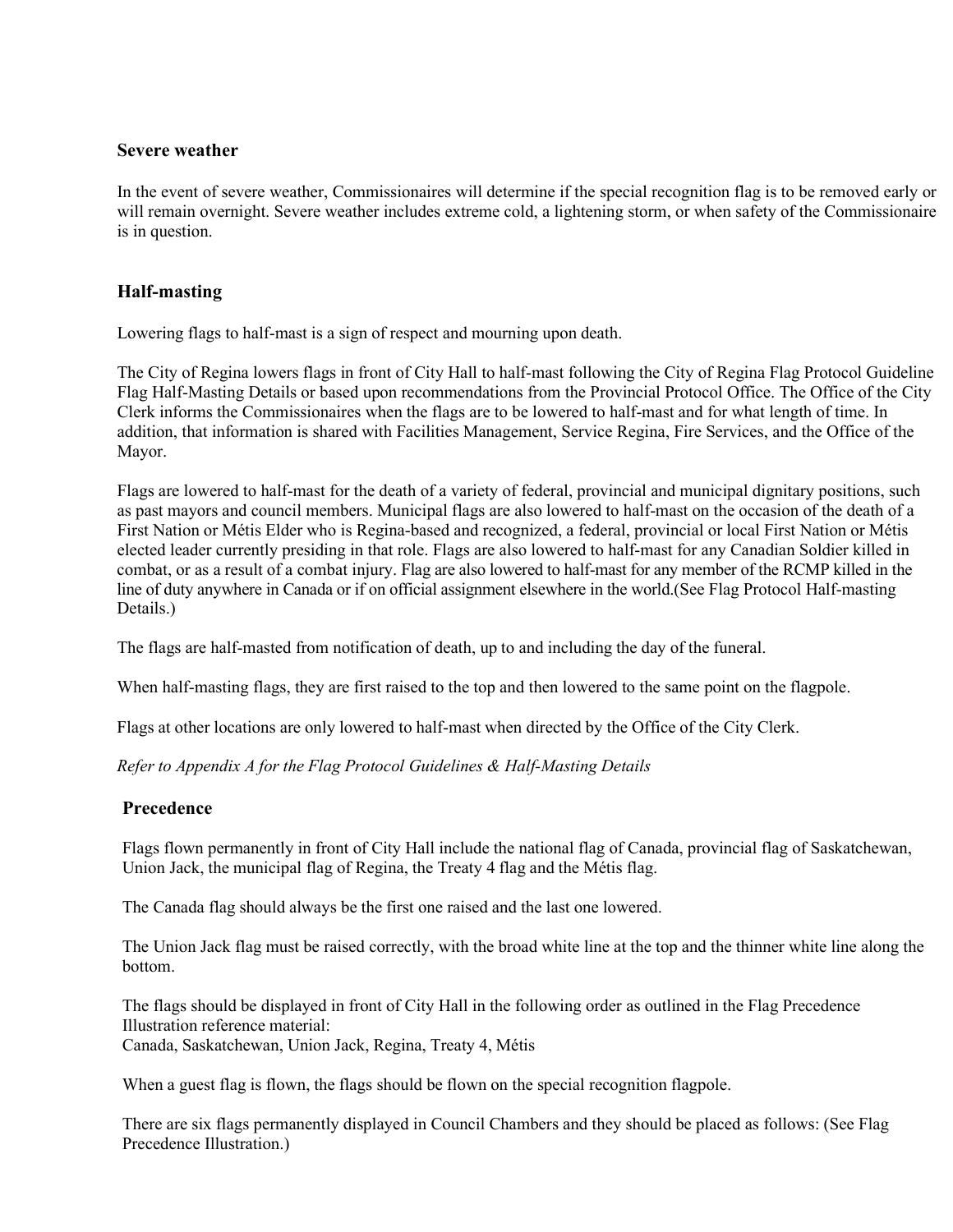| Left-side of centre:  | Canada, Saskatchewan, Union Jack |
|-----------------------|----------------------------------|
| Right-side of centre: | Regina, Treaty 4, Métis          |

Old Fire Hall #1 displays a total of six flags, two national flags, two provincial flags and two municipal flags. These flags are flown year round and illuminated at night. (See Flag Precedence Illustration.)

| Saskatchewan Regina |              |
|---------------------|--------------|
| Canada              | Canada       |
| Regina              | Saskatchewan |

Only the national flag is displayed at locations with single flag poles, including: each of the eight Fire Stations, Riverside Memorial Park Cemetery entrance, in the Field of Honour within Riverside Memorial Park Cemetery and Regina Cemetery.

These flags are flown year-round.

At the Dieppe Memorial in A.E. Wilson Park, three flags are flown year-round and illuminated at night. (See Flag Precedence Illustration.)

Saskatchewan, Canada, Regina

At Mosaic Stadium, the national and provincial flags are raised only for stadium events. Saskatchewan, Canada

Outside Mosaic Stadium, five flags are flown year-round and illuminated at night. (See Flag Precedence Illustration.) Canada, Saskatchewan, Regina, Treaty 4, Métis

Flags should be displayed during corporate events, conferences or media events whenever possible. Standard practice is to display at minimum only the Regina flag, but the number of flags is dependant on a variety of circumstances, such as the organizations involved in the event. For instance, if it is a tri-level announcement, the national, provincial and municipal flags must be displayed. Seek advice from the Office of the City Clerk.

*Refer to Appendix B Flag Protocol Guideline Flag Precedence Illustration*

#### **Guest flags**

The City of Regina receives requests to raise a flag on behalf of an outside organization. These organizations include charitable or non-profit organizations, community businesses, another city, province or nation.

Her Majesty's Personal Canadian Flag, the standards of members of the Royal Family as well as the standards of the Governor General and Lieutenant Governor take precedence over the National Flag of Canada. The standard is flown when the member is attending City Hall.

In these instances, the flags would be displayed as follows: Royal Standard, Canada, Saskatchewan, Regina, Treaty 4, Métis

The City of Regina will also raise a flag as a gesture of respect on the occasion of a visiting dignitary. The flag will be flown for the duration of the visit to Regina.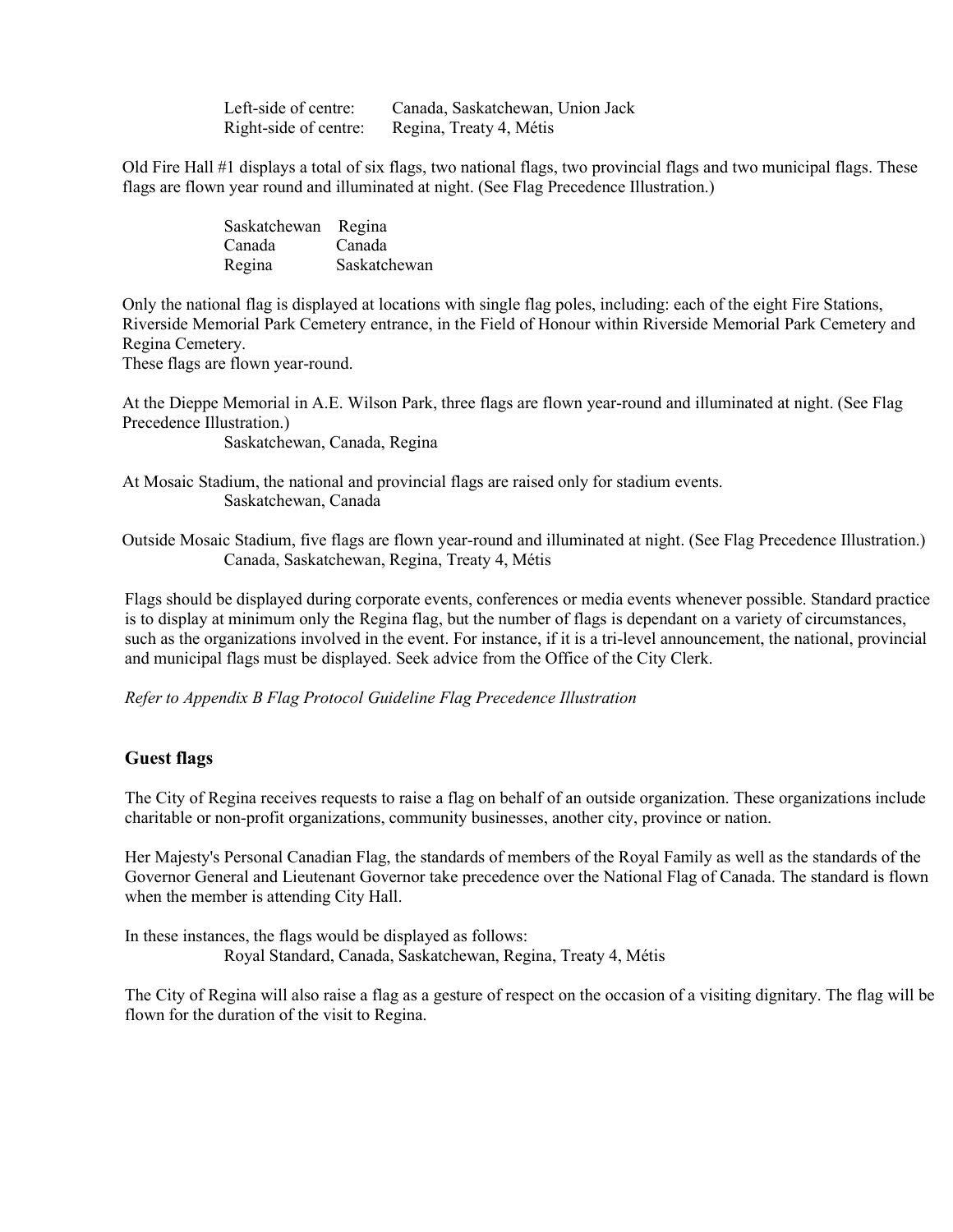## **Flag Raising Request**

It is the responsibility of ethnic, cultural or community organizations to request a flag to be flown at City Hall, or to have a flag raising ceremony and provide the flag. The flag must be received a minimum of three business days in advance and can be picked up one business day after the final day it is raised.

The request must be reviewed by the Office of the City Clerk to determine approval. If the request meets the criteria as set out in these guidelines, the Office of the City Clerk will inform the Commissionaires, Facilities Management, Service Regina and the Office of the Mayor of the raising of a flag. The Office of the City Clerk will also contact the organization to confirm timelines for flag delivery and pick up along with flag size requirements either by letter or email.

It is required that guest flags meet the standard size of three feet (36 inches) by six feet (72 inches). Some exceptions will be authorized by the Office of the City Clerk.

If the request includes an invitation for the Mayor, a copy is provided to the Office of the Mayor. Occasionally the request is sent first to the Office of the Mayor and they provide it to the Deputy City Clerk to make arrangements.

The following guidelines shall be reviewed for the flying of guest flags:

- Flag raisings shall be in conjunction with a particular circumstance by an organization;
- Flags of organizations which may be considered controversial, contentious or divisive within the community shall not be flown at City Hall;
- Commemorative celebrations of other countries "Day of Independence" or "National Day", will be approved, with the exception that a similar request has not been made within the same year.
- No flags of commercial, religious, or political organizations shall be flown;
- No flags of a group or organization whose undertakings or philosophy are contrary to City of Regina policy or bylaws, or espouse hatred, violence or racism shall be permitted;
- In the event there is a dispute between an organization and the City Clerk as to the eligibility of a request, The Office of the City Clerk will consult with the Provincial Protocol Office in these situations.
- Organizations shall be required to submit a flag raising request on an annual basis.
- Requests can be approved:
	- o up to a maximum of 7 consecutive days pending there are no other guest flag requests that would need to be accommodated during that timeframe;
	- o conflicts between the dates requested for flags to be flown by two or more organizations on the Special Recognition Flagpole will be settled in favour of the organization which first made its request;
	- $\circ$  an organization that has received approval to fly their flag during the calendar year and submits an additional request to have the flag flown once more during that calendar year, will be considered pending there are no other requests received for that same time period.

*Refer to Appendix C Flag Loan Form*

#### **Flag Raising Ceremonies**

If an organization wishes to have a flag raising ceremony, they must send a request to the Central Scheduling office to book the Courtyard. Central Scheduling may be informed by copying them on the approval letter.

Central Scheduling prepares the permit and has Facilities Management arrange the logistical needs of the organization such as: having a Commissionaire to raise the flag, providing tables and chairs, extension cords, turning the fountain off, etc.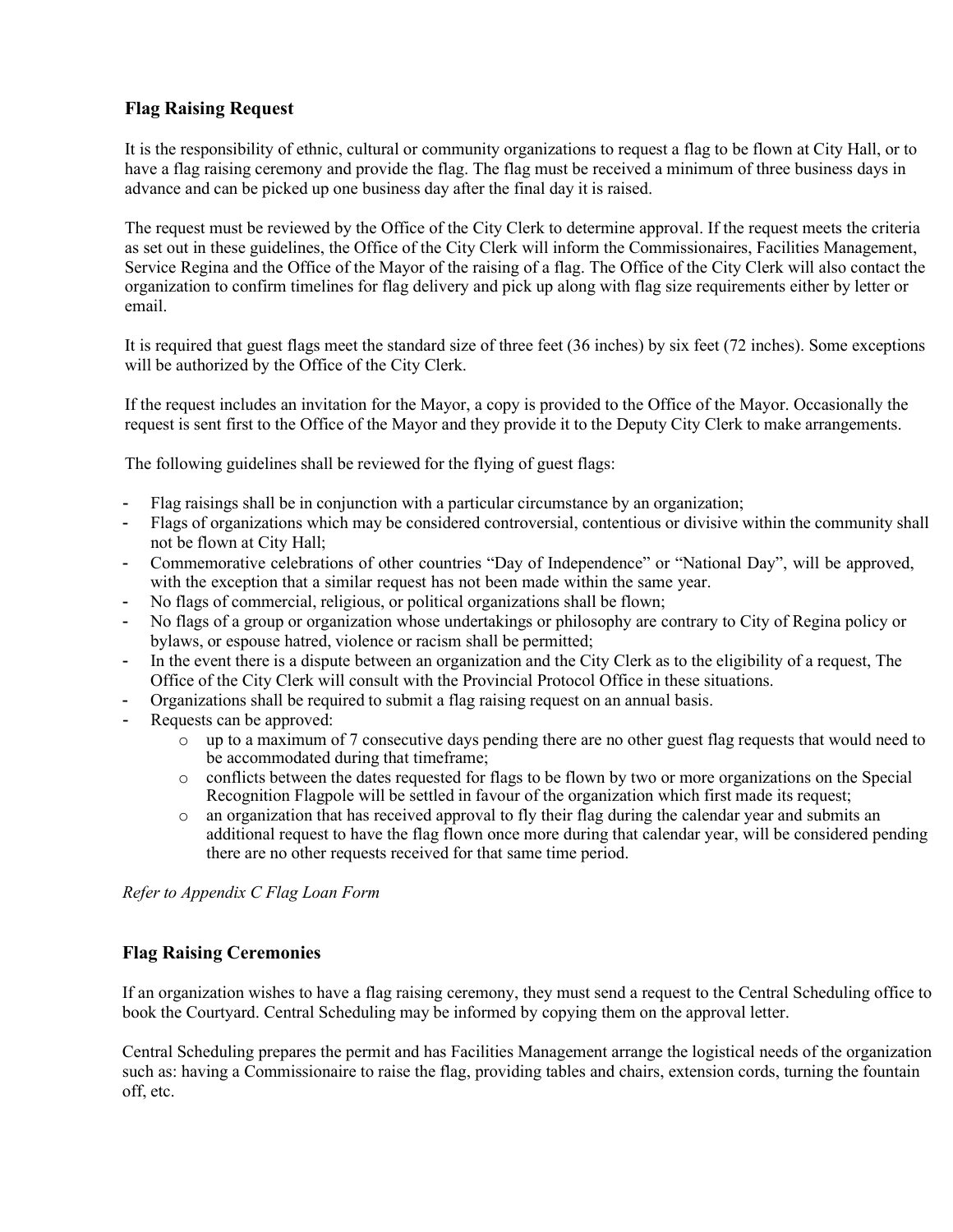There is a permit fee to utilize the Courtyard. Through the permit, Facilities Management is informed that a Commissionaire is required.

### **Broken Flagpoles, Pulleys or Toggles**

Should one flagpole, pulley or toggle become broken, the flags should be flown in the precedence as follows, with the broken flagpole empty:

Canada, (broken pulley) Saskatchewan, Regina, Treaty 4, Métis

### **Flagging the Albert Street Memorial Bridge**

The Albert Street Memorial Bridge in Regina will be flagged on regular and special national and provincial occasions as determined and requested by the Office of the City Clerk in consultation with the Provincial Protocol Office. The City of Regina is responsible for the installation and removal of the flags usually within three business days of the occasion. The City of Regina is also responsible for the maintenance of the flag poles along the bridge.

There is a total of 42 flag-poles across the bridge.

The following is a list of common flag raisings:

- Commonwealth Day (second Monday in March)
	- o Flags: (from left to right) Canada, Saskatchewan and Union Jack
- Victoria Day (May)
	- o Flags: (from left to right) Canada, Saskatchewan and Union Jack
- Canada Day (July 1)
	- o Flags: (from left to right) Canada, Saskatchewan and Union Jack
- Saskatchewan Day (August)
	- o Flags: Saskatchewan
- Remembrance Day (November 11)
	- o Flags: (from left to right) Canada, Saskatchewan and Union Jack

We may also receive requests to flag the bridge for any of the following events:

- Royal Visits
	- o Flags: (from left to right) Canada, Saskatchewan and Union Jack
- Vice-Regal Visits (first official visit to the province of a Governor General) o Flags: Canada and Saskatchewan
- Visits of Heads of State
	- o Flags: (from left to right) Canada, Saskatchewan and flag of country
- Commemorative celebrations of other countries
	- o Significant anniversaries of other countries, such as "Day of Independence" or "National Day", beginning at 100 years and in subsequent increments of 25 years (I,e,, 125, 150, etc.), with exceptions where a previous has not been made

Requests are approved under exceptional circumstances that maintain the important commemorative functions of flag flying as determined by the City of Regina or as requested by the Provincial Protocol Office.

*Refer to Appendix D Albert Memorial Bridge Flagging Policy and Procedures Refer to Appendix E Albert Street Bridge Flag Schedule*

#### **Banners**

Requests to hang banners throughout the community should be made with the following contacts: Downtown - City Square Plaza for an event or promotion – Regina Downtown BID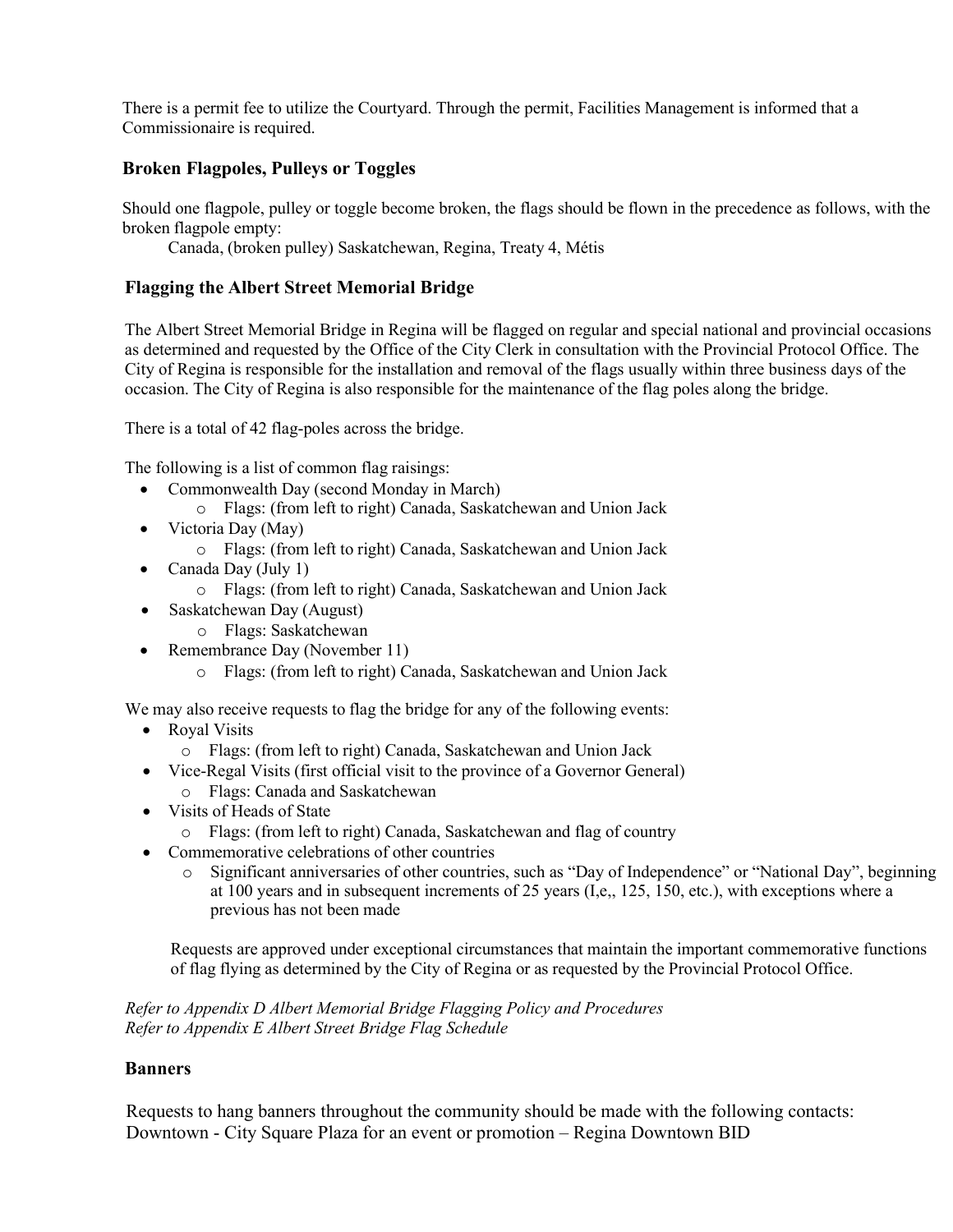Scarth Street between the twin towers - Harvard Development Across 11th Avenue to the Cornwall Shopping Centre - Cornwall Shopping Centre On Albert St and College Ave around the Museum – Royal Saskatchewan Museum Around the University – University of Regina Pedways, other locations – Complete and submit the Banner Application Form found on regina.ca at the link below.

#### **Replacement**

New permanent flags for City of Regina flag poles will be requested through the Office of the City Clerk and Facilities.

### **Disposal**

When a flag becomes worn, noticeably faded or otherwise unfit for use, it must be disposed of privately by burning in a non-ceremonious way. Disposal of flags may be handled by returning them to participating retail stores who are able to dispose of them properly.

### **Storage**

To store a flag without damage, fold the flag in the following manner:

Fold the flag lengthways in half. Fold again lengthways, in half. Continue to fold lengthways until the size is manageable (four to six inches). Then fold the flag in half vertically, twice. Take the loose halyard (rope) and wrap it around the flag one complete turn and half-way again and slip a loop through the previous rope turn. The flag is now ready for storage.

#### **Inventory**

The City Clerk's Office will ensure that an inventory is maintained of 43 of each flag. Inventory is to be counted every six months.

#### **Purchasing or renting a flag**

Outside organizations may wish to purchase or borrow a flag for events held in the City of Regina. Flags are available for purchase from Service Regina. A refundable deposit in the amount of \$100 is required to rent a flag. If you require the flagpole and base, a non-refundable fee of \$50 is required and must be returned with the flag rental.

If the organization rents a flag, it must be returned in good condition to receive the deposit amount back.

*Refer to Appendix F – Flag Purchase Form*

#### **Contact**

Flag raising requests should include the organization name, reason for the request (celebration or occasion,) date for the flag to fly, request for a flag raising ceremony (if required) and contact information.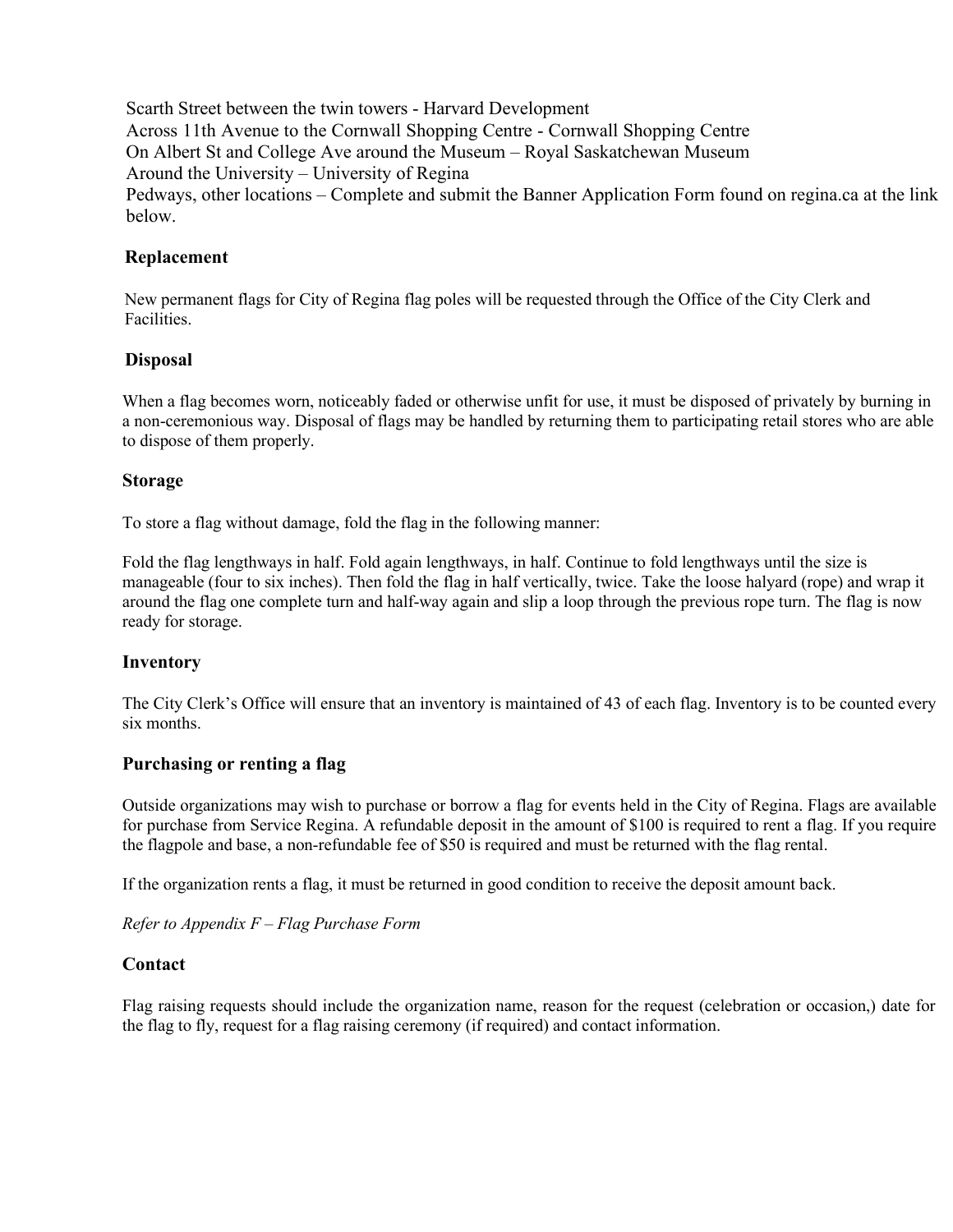Requests can be sent via e-mail to [clerks@regina.ca](mailto:clerks@regina.ca) or by regular post addressed as follows:

Office of the City Clerk Queen Elizabeth II Court 2476 Victoria Avenue PO Box 1790 REGINA, SK S4P 3C8

#### **5.0 Roles & Responsibilities**

| Office of the City Clerk              | Coordinates display of flags in front of City Hall and on<br>the Albert Street Memorial Bridge.<br>Approves or declines the displaying of alternate flags.<br>Prepares correspondence relating to flying alternate flags<br>in front of City Hall.<br>Coordinates half-masting of flags following consultation<br>with the Provincial Protocol Office. |
|---------------------------------------|--------------------------------------------------------------------------------------------------------------------------------------------------------------------------------------------------------------------------------------------------------------------------------------------------------------------------------------------------------|
| Commissionaires                       | Ensures flags are in an acceptable state, as well as raises                                                                                                                                                                                                                                                                                            |
|                                       | the flags for flag raising ceremonies.                                                                                                                                                                                                                                                                                                                 |
| Central Scheduling                    | Arranges permits for the outside organization wishing to                                                                                                                                                                                                                                                                                               |
| (Community Services)                  | host a flag raising ceremony in the Courtyard.                                                                                                                                                                                                                                                                                                         |
| Parks Maintenance                     | Installs and removes flags in A.E. Wilson Park and at                                                                                                                                                                                                                                                                                                  |
| (Community Services)                  | the cemeteries.                                                                                                                                                                                                                                                                                                                                        |
| <b>Traffic Control Parking Branch</b> | Installs and removes flags along the Albert Street                                                                                                                                                                                                                                                                                                     |
| (City Operations)                     | Memorial Bridge. Also approves, installs and removes<br>banners throughout the community.                                                                                                                                                                                                                                                              |
| Fire Services                         | Installs and removes flags at each of the eight fire                                                                                                                                                                                                                                                                                                   |
|                                       | stations.                                                                                                                                                                                                                                                                                                                                              |
| <b>Facilities Management</b>          | Provides logistical support for outside organizations                                                                                                                                                                                                                                                                                                  |
|                                       | holding a flag raising ceremony in the Courtyard.                                                                                                                                                                                                                                                                                                      |
|                                       | Installs and removes flags at the Old #1 Fire Hall and at<br>Mosaic Stadium.                                                                                                                                                                                                                                                                           |

#### **6.0 Related Forms**

Flag Request Form is available online at [https://www.regina.ca/residents/residents-regina-facts/city-symbols/flag](https://www.regina.ca/residents/residents-regina-facts/city-symbols/flag-raising-request-form/index.html)[raising-request-form/index.html](https://www.regina.ca/residents/residents-regina-facts/city-symbols/flag-raising-request-form/index.html)

Aapplication forms to have a banner fly within the City of Regina are available online at <https://www.regina.ca/residents/licences/apply-permit/banners-and-flags/>

Flag Rental Payments is available on G:\Clerks\Guideline Repository Flag Rental Policy is available on G:\Clerks\Policy Repository

#### **7.0 Reference Material**

- Appendix A Flag Protocol Guideline/Flag Half-Masting Details
- Appendix B Flag Protocol Guideline Flag Precedence Illustration
- Appendix C Flag Loan Form

Appendix D – Albert Memorial Bridge Flagging Policy and Procedures

Appendix E – City of Regina - Flag Schedule for Albert Street Bridge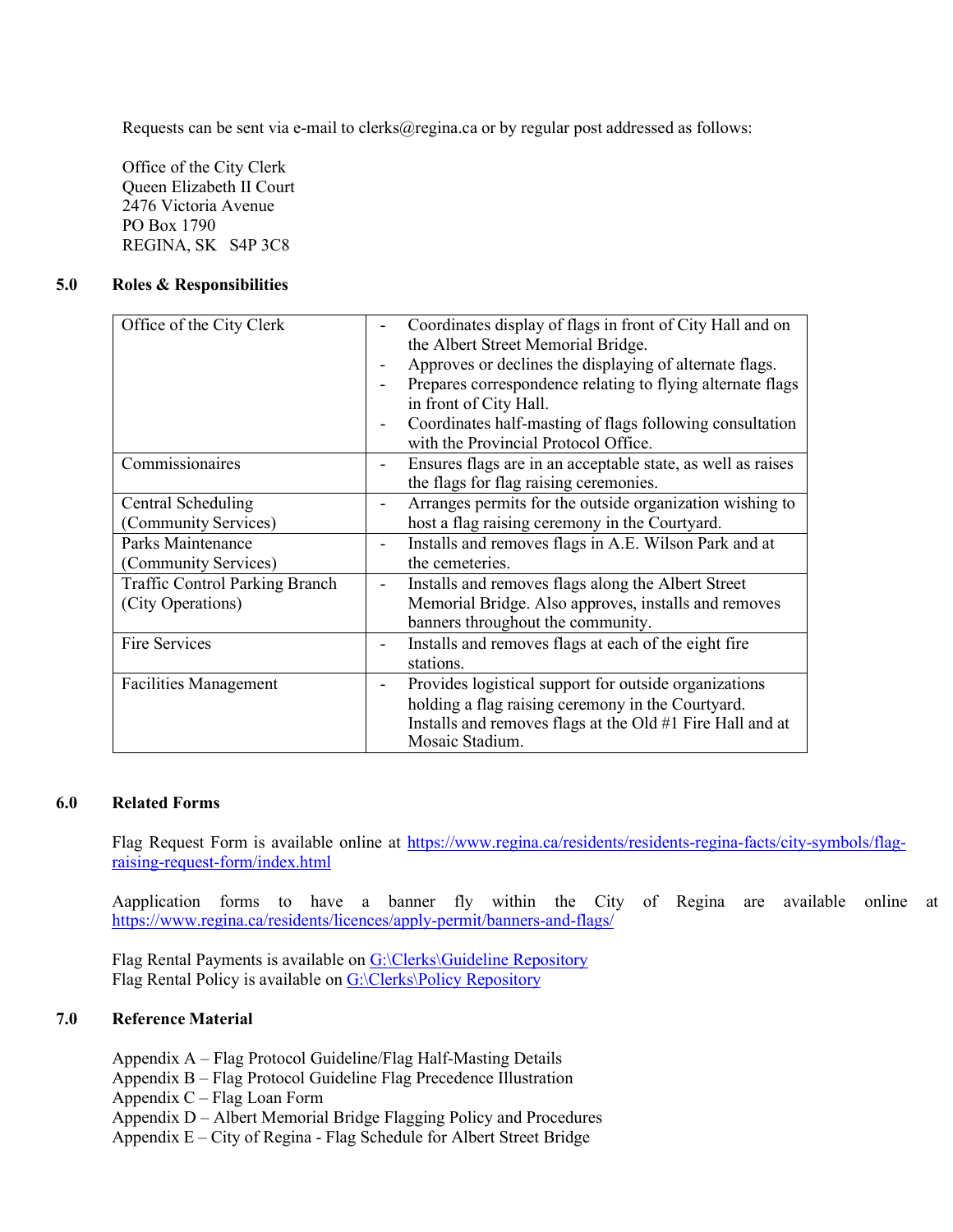Appendix F – Flag Purchase Form Appendix G – Albert Street Memorial Bridge Flag Order Template

# **8.0 Revision History**

| Date           | <b>Description of Revision</b>                                      | <b>Authorized</b><br>By | $(Re)$ -<br><b>Approval</b><br><b>Required</b><br>(y/n) |
|----------------|---------------------------------------------------------------------|-------------------------|---------------------------------------------------------|
| 29-Jul-2011    | Update with Metis and Treaty 4 information                          |                         | <b>Yes</b>                                              |
| 16-Dec-2011    | Update with Royal flag information and<br>severe weather discretion |                         | <b>Yes</b>                                              |
| $07$ -Jun-2012 | Updated with half-masting information                               |                         | <b>Yes</b>                                              |
| 13-Jun-2012    | Included Old #1 Fire Hall and Mosaic<br>Stadium flag information    |                         | N <sub>o</sub>                                          |
| 22-Sep-2014    | Updated flag raising hours to 24/7                                  |                         | Yes                                                     |
| $01$ -Jan-2017 | <b>Updated flag</b>                                                 |                         | N <sub>o</sub>                                          |
| 25-Apr-2018    | Updated purchasing or renting a flag, added<br>appendices           |                         | N <sub>0</sub>                                          |
| 14-Aug-2018    | Updated purchasing a flag, added<br>appendices                      |                         | N <sub>o</sub>                                          |
| 14-May-2019    | Updated Disposal, Banners, and Inventory                            |                         | N <sub>o</sub>                                          |
| 10-May-2021    | Updated all appendices and wording                                  |                         | N <sub>o</sub>                                          |
| 17-Jun-2021    | Updated half-masting details                                        |                         | No                                                      |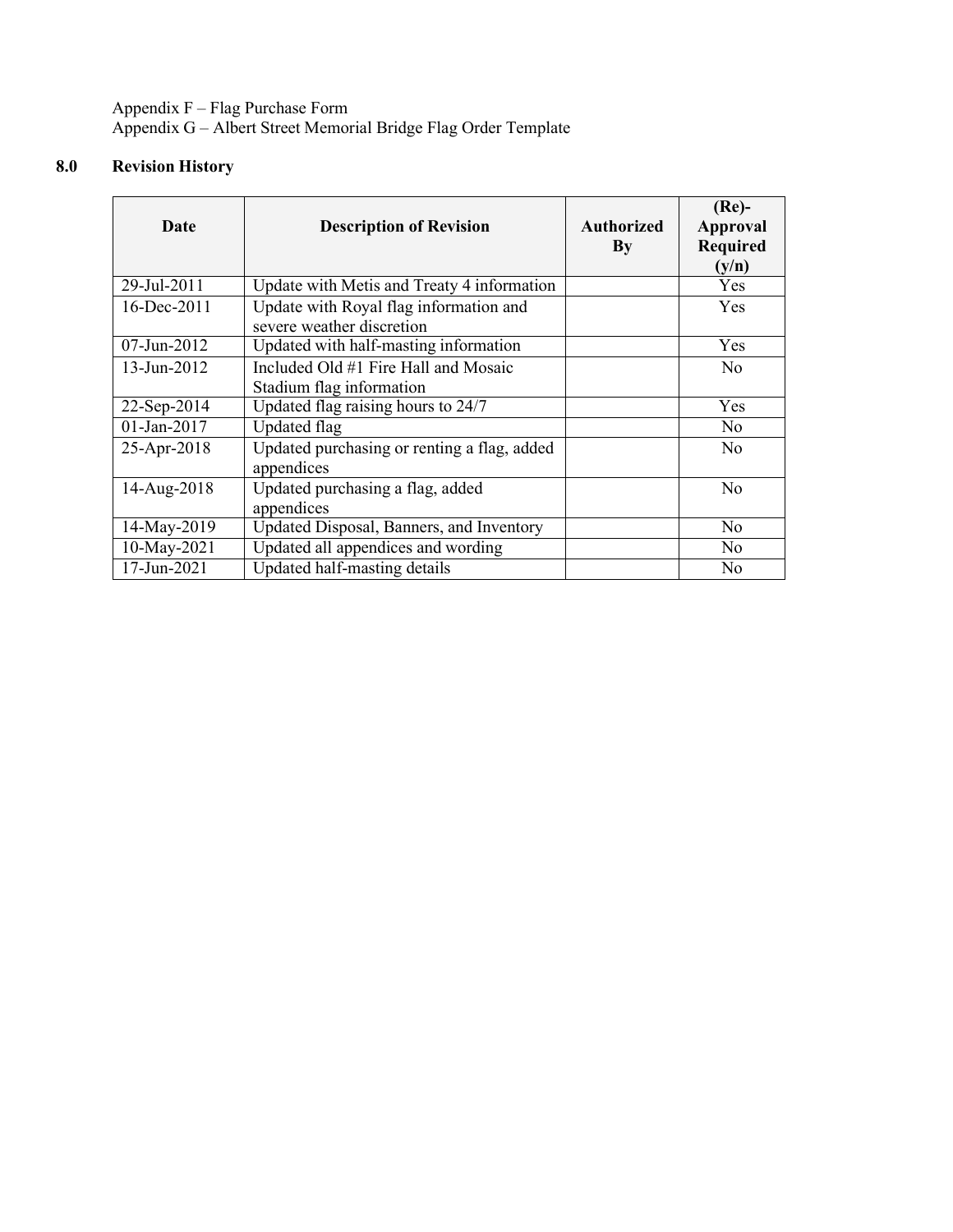

# Flag Protocol Guideline Flag Half-Masting Details

The Office of the City Clerk will inform the Commissionaires when the flags are to be half-mast and for the length of time.

Flags are raised to the top and then lowered to the same point on the flag pole, from notification of death, up toand including the day of the funeral.

Flags are flown at half-mast at City Hall as specified below, or as designated by the Office of the City Clerk:

- The Sovereign or the Heir to the Throne
- Governor General of Canada
- Prime Minister of Canada
- Lieutenant Governor of Saskatchewan
- Premier of Saskatchewan
- Mayor or Councillor of the City of Regina
- Former Mayor of the City of Regina
- On nationally agreed occasions such as Remembrance Day, workers killed or injured on the job or violence against women
- Flags are also lowered to half-mast for any member of the RCMP killed in the line of duty anywhere in Canada or if on official assignment elsewhere in the world.
- First Nation or Metis Elder who is Regina-based and widely recognized
- Federal, provincial or local First Nation or Metis elected leader currently serving as President of the Assembly of First Nations, Chief of Federation of Sovereign Indian Nations, President of the Metis National Council, President of Metis Nation – Saskatchewan
- Other occasions as recommended/requested by the Provincial Protocol Office

Flags are also lowered on nationally agreed occasions if the occasion is during a regular scheduled business day:

- National Day of Remembrance of the Battle of Vimy Ridge (April 9th)
- National Day of Mourning for Workers Killed or Injured on the Job (April 28th)
- Remembrance Day (November 11th)
- National Day of Remembrance and Action on Violence Against Women (December 6th)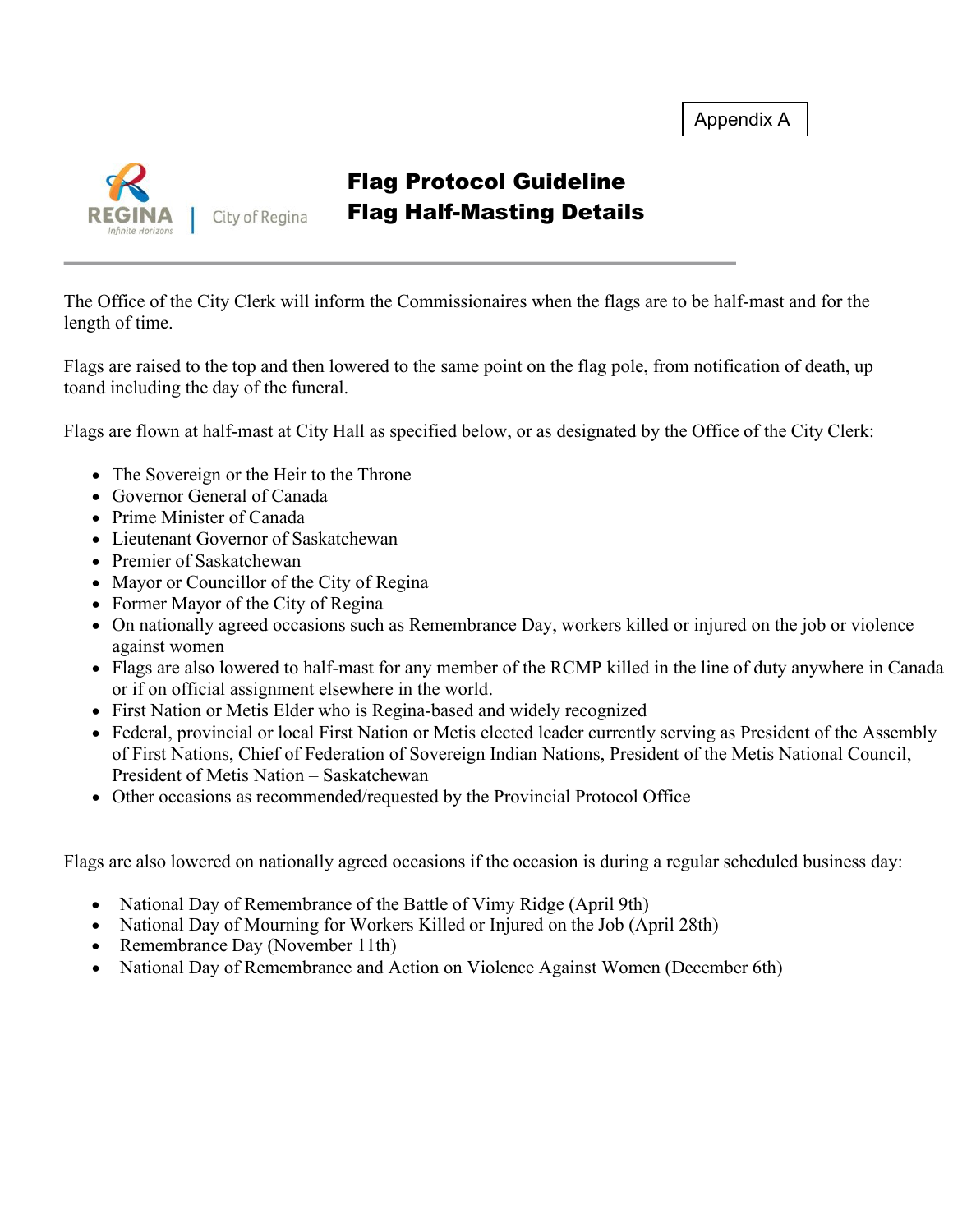

# Flag Protocol Guideline Flag Precedence Illustration

Appendix B

The following illustrations represent how flags in the Queen Elizabeth II Courtyard in front of City Hall should be displayed, from the viewpoint of the observer (when facing City Hall).

Flag precedence:



The following illustrations represent how flags in Council Chambers in Henry Baker Hall are permanently displayed, from the viewpoint of the observer (when sitting in the gallery).

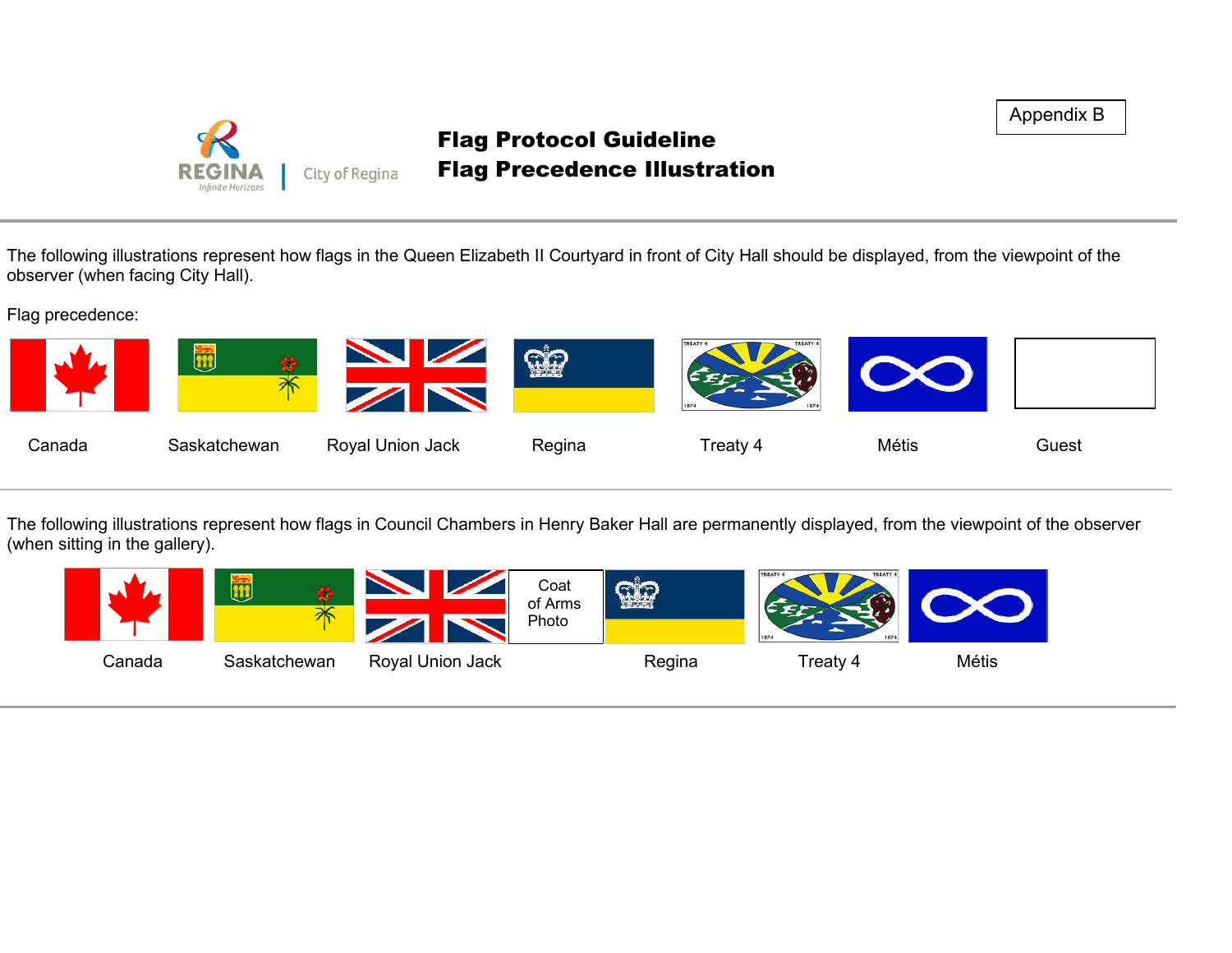The following illustrations represent how flags in front of the Old #1 Fire Hall are permanently displayed, from the viewpoint of the observer (when facing the building).



The following illustrations represent how flags at the Dieppe Memorial in A.E. Wilson Park are permanently displayed, from the viewpoint of the observer.

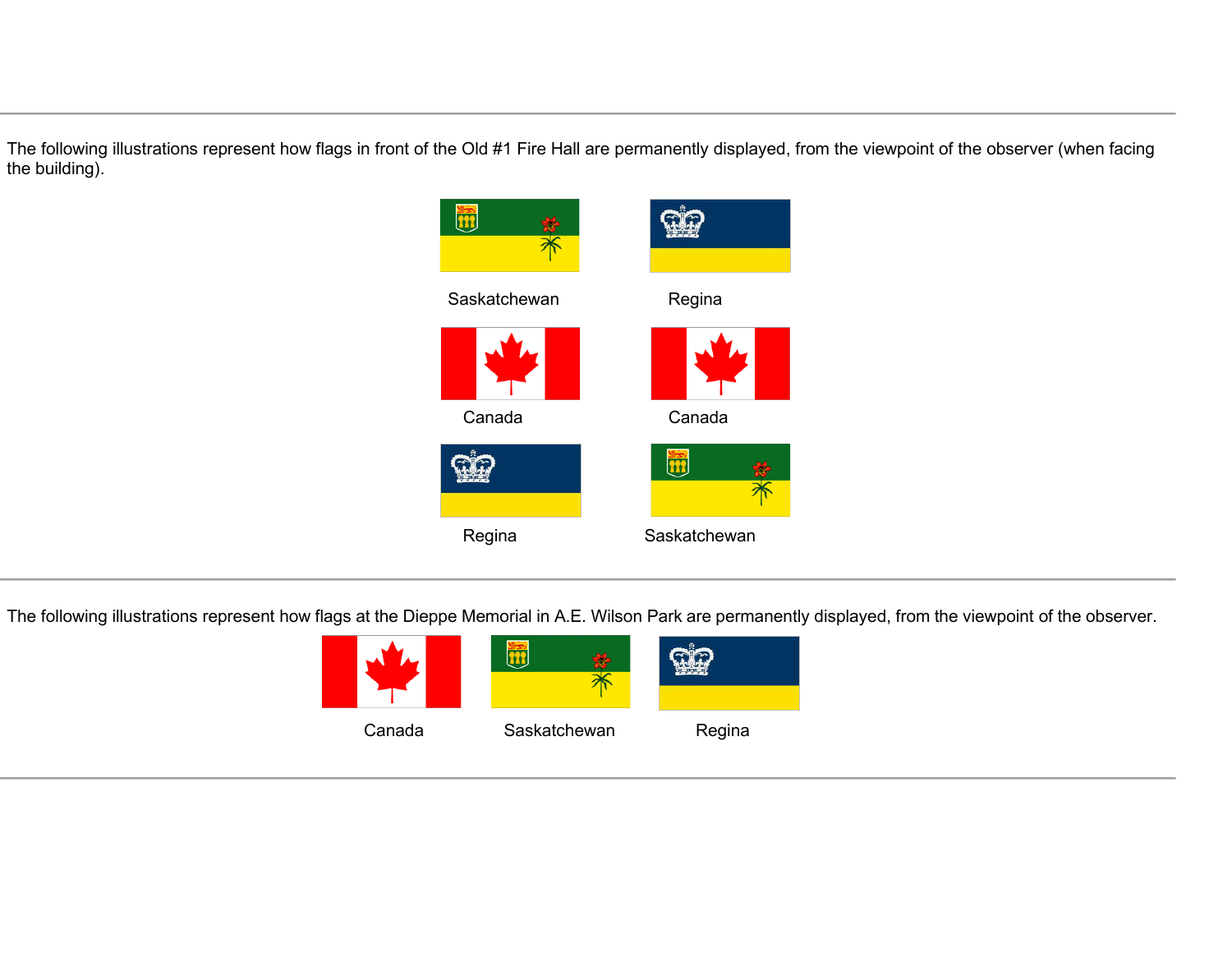The following illustrations represent how flags at Mosaic Stadium at Taylor Field are displayed in the south end zone during events, from the viewpoint of the observer:



The following illustrations represent how flags at Mosaic Stadium at Taylor Field are permanently displayed on the outside of the stadium on the west grand stand, from the viewpoint of the observer.



The Albert Street Memorial Bridge has 42 flag poles and is flagged as requested by the Protocol Office.

Single flag poles will raise only the national flag of Canada.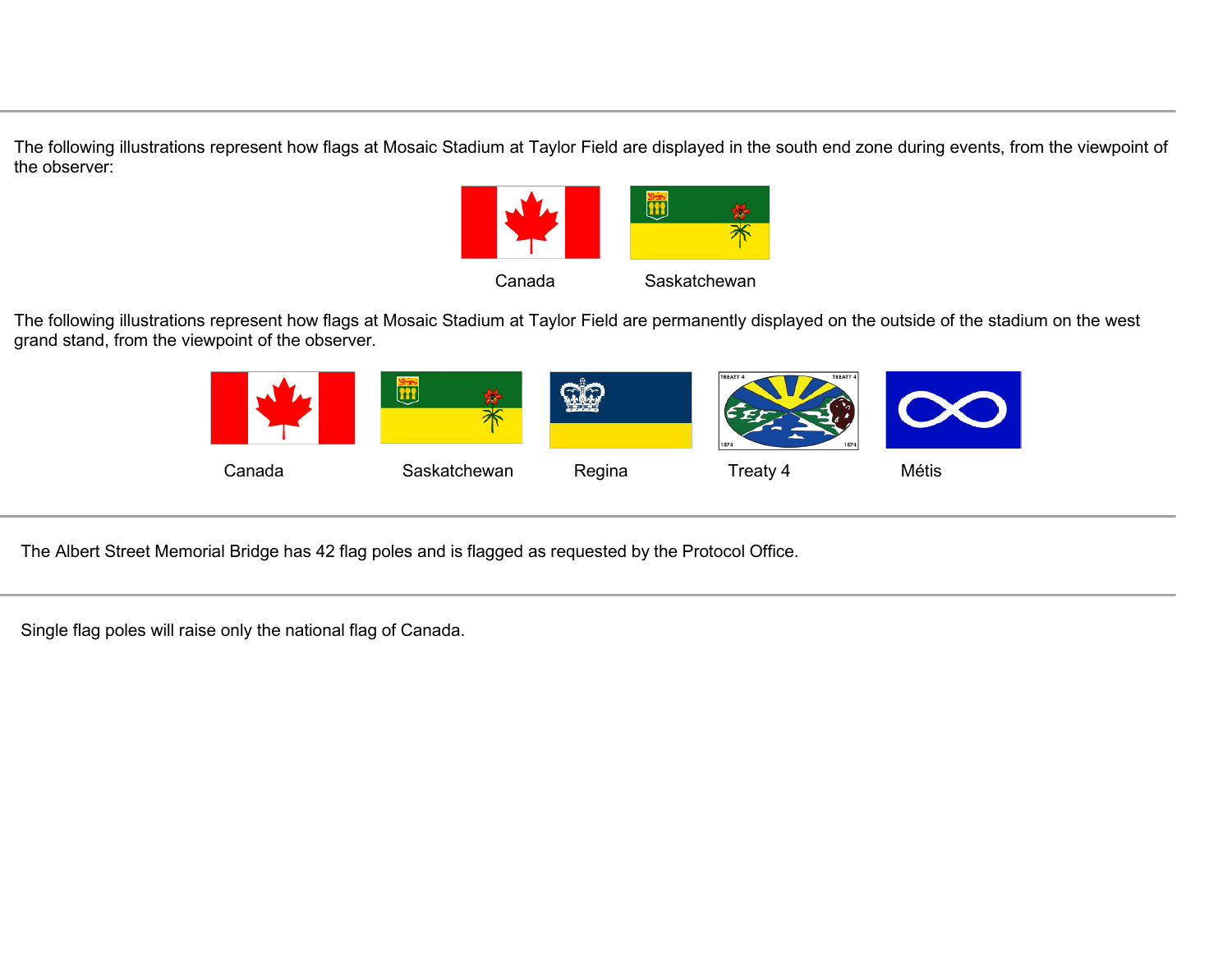|                                                                                                                                                                                                                                                                                                                                                                                                                                                                     |        | Name: We have a state of the contract of the contract of the contract of the contract of the contract of the contract of the contract of the contract of the contract of the contract of the contract of the contract of the c |                  |       |                              |                                    |                                              |
|---------------------------------------------------------------------------------------------------------------------------------------------------------------------------------------------------------------------------------------------------------------------------------------------------------------------------------------------------------------------------------------------------------------------------------------------------------------------|--------|--------------------------------------------------------------------------------------------------------------------------------------------------------------------------------------------------------------------------------|------------------|-------|------------------------------|------------------------------------|----------------------------------------------|
|                                                                                                                                                                                                                                                                                                                                                                                                                                                                     |        | Organization/Division: example and the contract of the contract of the contract of the contract of the contract of the contract of the contract of the contract of the contract of the contract of the contract of the contrac |                  |       |                              |                                    |                                              |
|                                                                                                                                                                                                                                                                                                                                                                                                                                                                     |        |                                                                                                                                                                                                                                |                  |       |                              |                                    |                                              |
|                                                                                                                                                                                                                                                                                                                                                                                                                                                                     |        |                                                                                                                                                                                                                                |                  |       |                              |                                    |                                              |
|                                                                                                                                                                                                                                                                                                                                                                                                                                                                     |        |                                                                                                                                                                                                                                | <b>Flag Type</b> |       |                              |                                    | <b>Deposit</b><br><b>Received</b>            |
| Qty                                                                                                                                                                                                                                                                                                                                                                                                                                                                 | Canada | Saskatchewan                                                                                                                                                                                                                   | nion Jack        | Metis | Treaty 4                     | Regina                             | Cash<br>Cheque<br>Visa<br>Mastercard<br>Amex |
|                                                                                                                                                                                                                                                                                                                                                                                                                                                                     |        |                                                                                                                                                                                                                                |                  |       | <b>Total deposit Amount:</b> |                                    |                                              |
| When the flag(s) are returned to the Office of the City Clerk in the same condition it was loaned, the<br>deposit dollar amount per flag will be returned.<br>Date to be returned: ________<br>(Return to Main Floor-Ambassador Kiosk - City Hall- 2476 Victoria Avenue- 306-777-7000)<br>I am responsible for the return of the flag(s). Should the flag(s) be lost or damaged, the City of Regina,<br>will be reimbursed.<br>Deposit received in the amount of \$ |        |                                                                                                                                                                                                                                |                  |       |                              |                                    |                                              |
|                                                                                                                                                                                                                                                                                                                                                                                                                                                                     |        |                                                                                                                                                                                                                                |                  |       |                              | Authorized by: ___________________ |                                              |
| Flag Received by:<br>(Organization/Contact Signature)<br>(Office of the City Clerk)<br>To be completed when the flag(s) are returned:<br>Flag(s) was lost or damaged: $\Box$ Yes or $\Box$ No (If Yes, no deposit is returned)                                                                                                                                                                                                                                      |        |                                                                                                                                                                                                                                |                  |       |                              |                                    |                                              |
| Deposit Returned: \$                                                                                                                                                                                                                                                                                                                                                                                                                                                |        |                                                                                                                                                                                                                                |                  |       |                              |                                    |                                              |
|                                                                                                                                                                                                                                                                                                                                                                                                                                                                     |        |                                                                                                                                                                                                                                |                  |       |                              |                                    |                                              |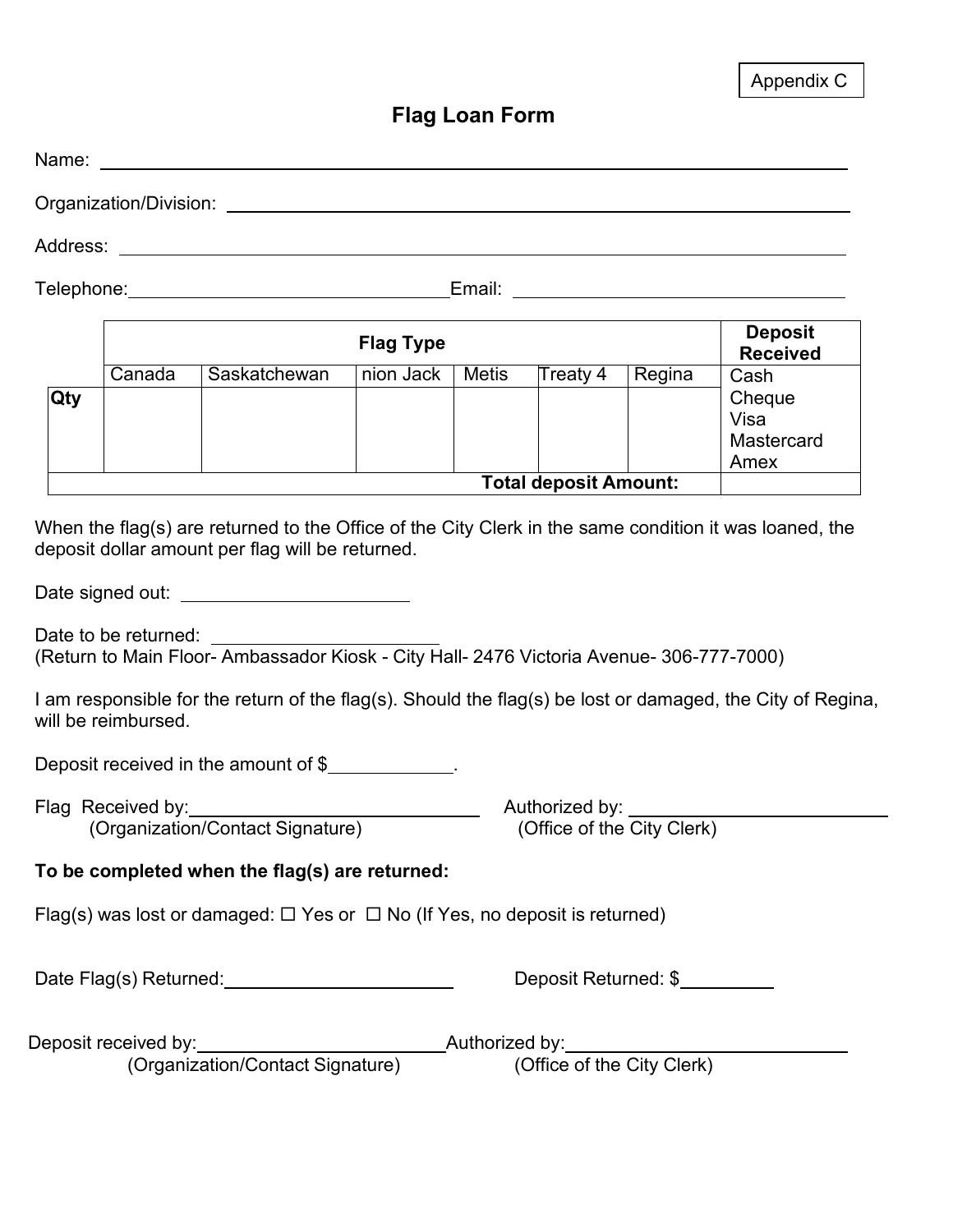# **Flag Cost Reference Sheet**

| <b>Flag Type</b>        | <b>Cost/Loan Amount Per Flag</b> |
|-------------------------|----------------------------------|
| Canada                  | \$42.95                          |
| Saskatchewan            | \$64.95                          |
| <b>Royal Union Jack</b> | \$35.53                          |
| Regina                  | \$32.00                          |
| Treaty 4                | \$97.00                          |
| <b>Metis</b>            | \$97.00                          |
|                         |                                  |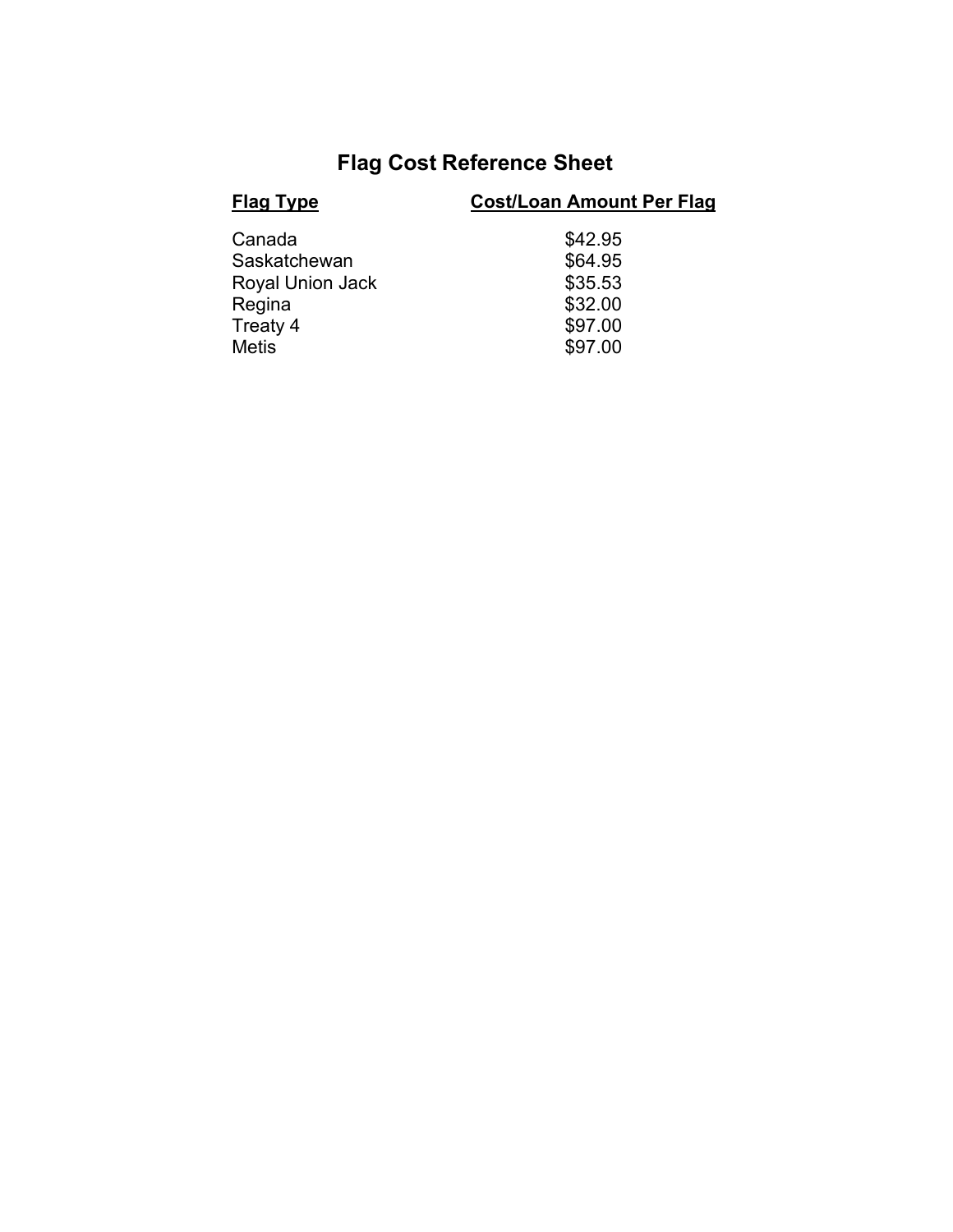# **Policy**

The Albert Memorial Bridge in Regina will be flagged on regular and special national and provincial occasions as determined by the Protocol Office, Executive Council in an orderly, consistent and aesthetic manner.

The order of flags used most often displays the following flags from left to right:

Canada, Saskatchewan and Union Jack



## **Bridge Diagram**

| Right                   |   |                      |   |                     |
|-------------------------|---|----------------------|---|---------------------|
| $\boldsymbol{v}$<br>eft | W | <b>Albert Street</b> | E | sti to<br>×<br>ight |
|                         |   |                      |   |                     |

## **Procedures and Practices**

- 1. The Albert Memorial Bridge Flagging Policy will be administered by the Protocol Office, in consultation with the City of Regina, Office of the City Clerk.
- 2. The City of Regina will be responsible for the installation and removal of all flags on the Albert Memorial Bridge.
- 3. Flags will normally be installed within one (1) day prior to an event and removed within one (1) day following an event. This may be adjusted according to City of Regina scheduling requirements.
- 4. Forty-two (42) flag-poles will be flagged.
- 5. Advance notice of three (3) working days is required through the City of Regina to both of the following: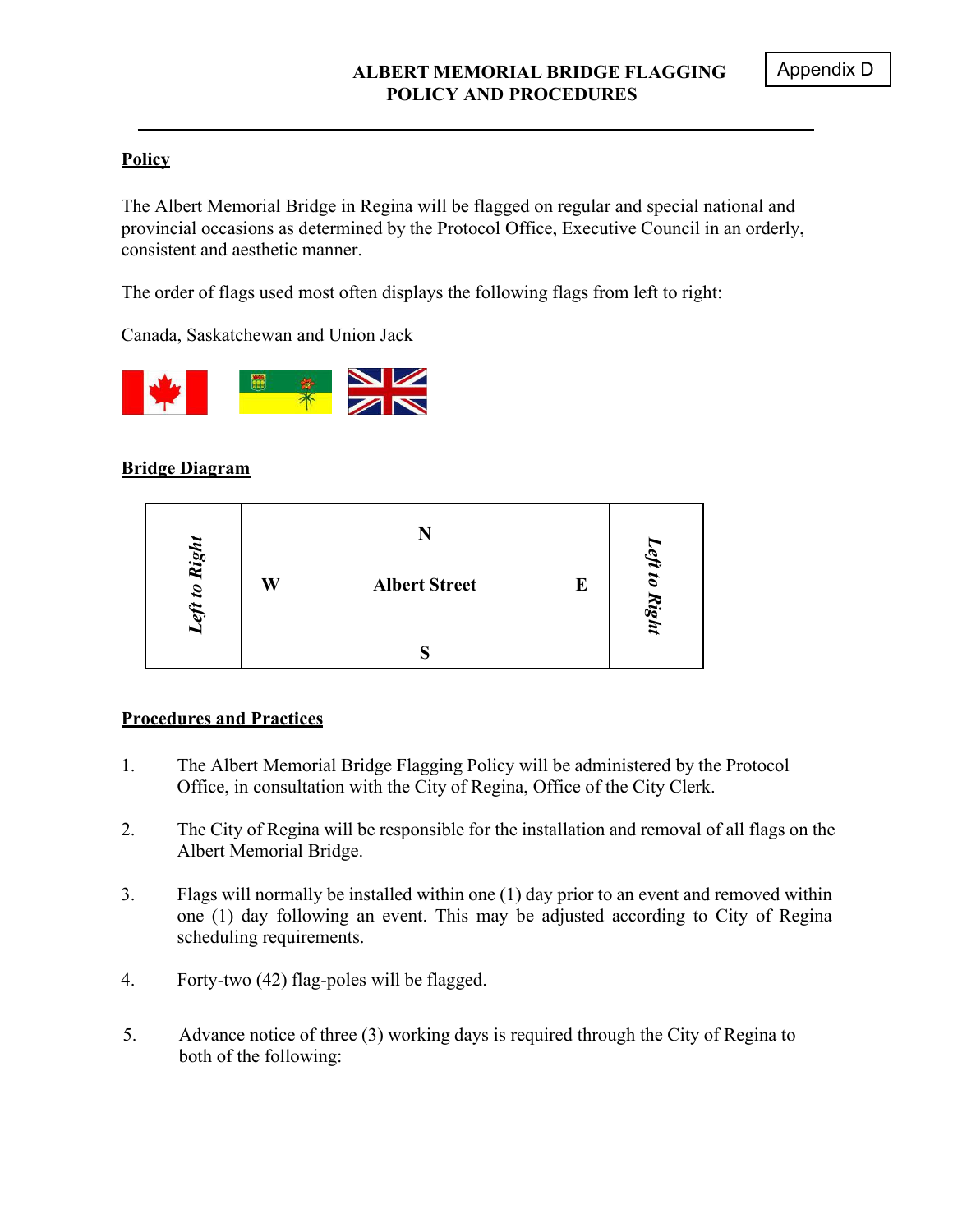Deputy City Clerk City of Regina Telephone: (306) 777-7262 E-mail: [clerks@regina.ca](mailto:clerks@regina.ca)

Supervisor, Technology Applications City of Regina Telephone: (306) 536-9712 E-mail:  $ijara@regina.ca$ 

- 6. The City of Regina will be responsible for all installation costs for regular and special national and provincial events and occasions:
	- a) *Commonwealth Day (second Monday in March)* Flags: *(from left to right)* Canada, Saskatchewan and Union Jack
	- b) *Victoria Day (May)* Flags: *(from left to right)* Canada, Saskatchewan and Union Jack
	- c) *Canada Day (July 1)* Flags: *(from left to right)* Canada, Saskatchewan and Union Jack
	- d) *Saskatchewan Day (August)* Flags: Saskatchewan only
	- e) *Remembrance Day (November 11)* Flags: *(from left to right)* Canada, Saskatchewan and Union Jack
	- f) *Veteran's Week (November 5-11)* Flags: *(from left to right)* Canada, Saskatchewan and Union Jack

### **Note: The City of Regina will automatically and without notice flag the Albert Memorial Bridge for the above list of regular events.**

- g) *Royal Visits* Flags: *(from left to right)* Canada, Saskatchewan and Union Jack
- h) *Vice-Regal Visits* (first official visit to the province of a Governor General) – Flags: Canada and Saskatchewan
- i) *Visits of Heads of State* Flags: *(from left to right)* Canada, Saskatchewan and flag of country
- j) *Other special occasions* as determined by the Protocol Office in consultation with the City of Regina, Communications Divisions
- **Note: The Protocol Office will contact the City of Regina, Office of the City Clerk by email to flag the Albert Memorial Bridge for the above special events and occasions.**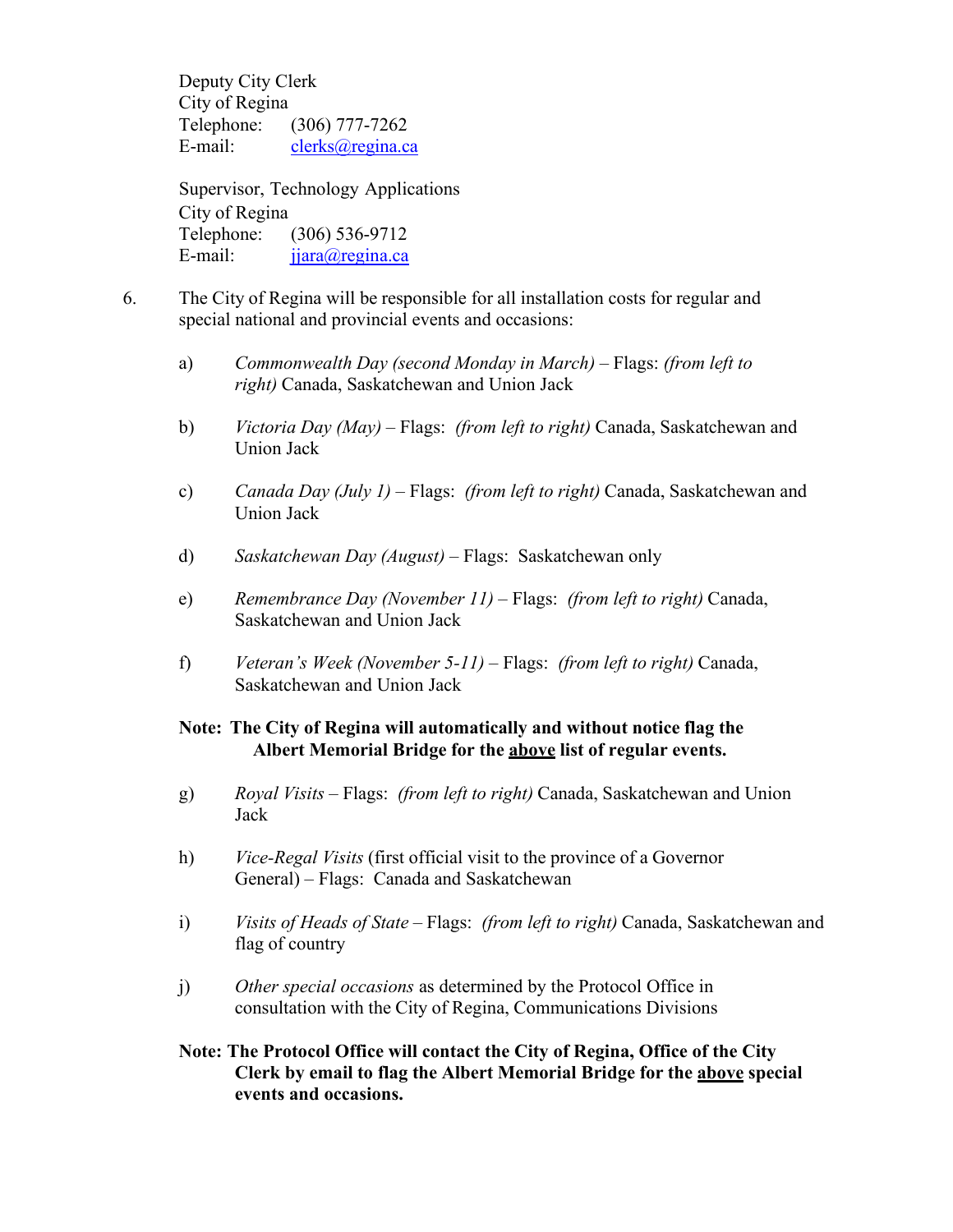- 7. The City of Regina, Office of the City Clerk will purchase and replace, when necessary, the following inventory of flags:
	- a) Twenty-five Canada Flags
	- b) Twenty-five Saskatchewan Flags c)

Twenty-Five Union Jack Flags

Flags of other countries, the United Nations, the Commonwealth and other international organizations will be acquired by the Protocol Office as required.

The size of flags will be  $3' \times 6'$  (36"  $\times$  72").

- 8. The order in which flags will be hung will be determined by the Protocol Office, in accordance with Government of Saskatchewan Flag Procedures.
- 9. On other occasions, the public may request to have the bridge flagged for special events and occasions at the expense of the organization, however, these requests are subject to the review and agreement of the City of Regina, Office of the City Clerk, and the Saskatchewan Protocol Office. Requests are approved under exceptional circumstances that maintain the important commemorative functions of flag flying as determined by the City of Regina or as requested by the Provincial Protocol Office:
	- As a rule, we do not accommodate the flying of any commercial flags.
	- There are rare occasions when an unofficial flag will be flown on the bridge (e.g. when the Riders went to the Grey Cup), this is only done after collaboration and discussion between the City of Regina, Office of the City Clerk and the Saskatchewan Protocol Office.
	- Commemorative celebrations respecting significant anniversaries of other countries, such as "Day of Independence" or "National Day", beginning at 100 years and in subsequent increments of 25 years (I,e,, 125, 150, etc.), with exceptions where a previous request has not been made.

(Cost of installation, maintenance and removal of flags will be arranged by the City of Regina.)

- 10. All requests to flag the Albert Memorial Bridge will be referred to the City of Regina, Office of the City Clerk.
- 11. The City of Regina, Office of the City Clerk will be responsible for storage and maintenance of the flag inventory.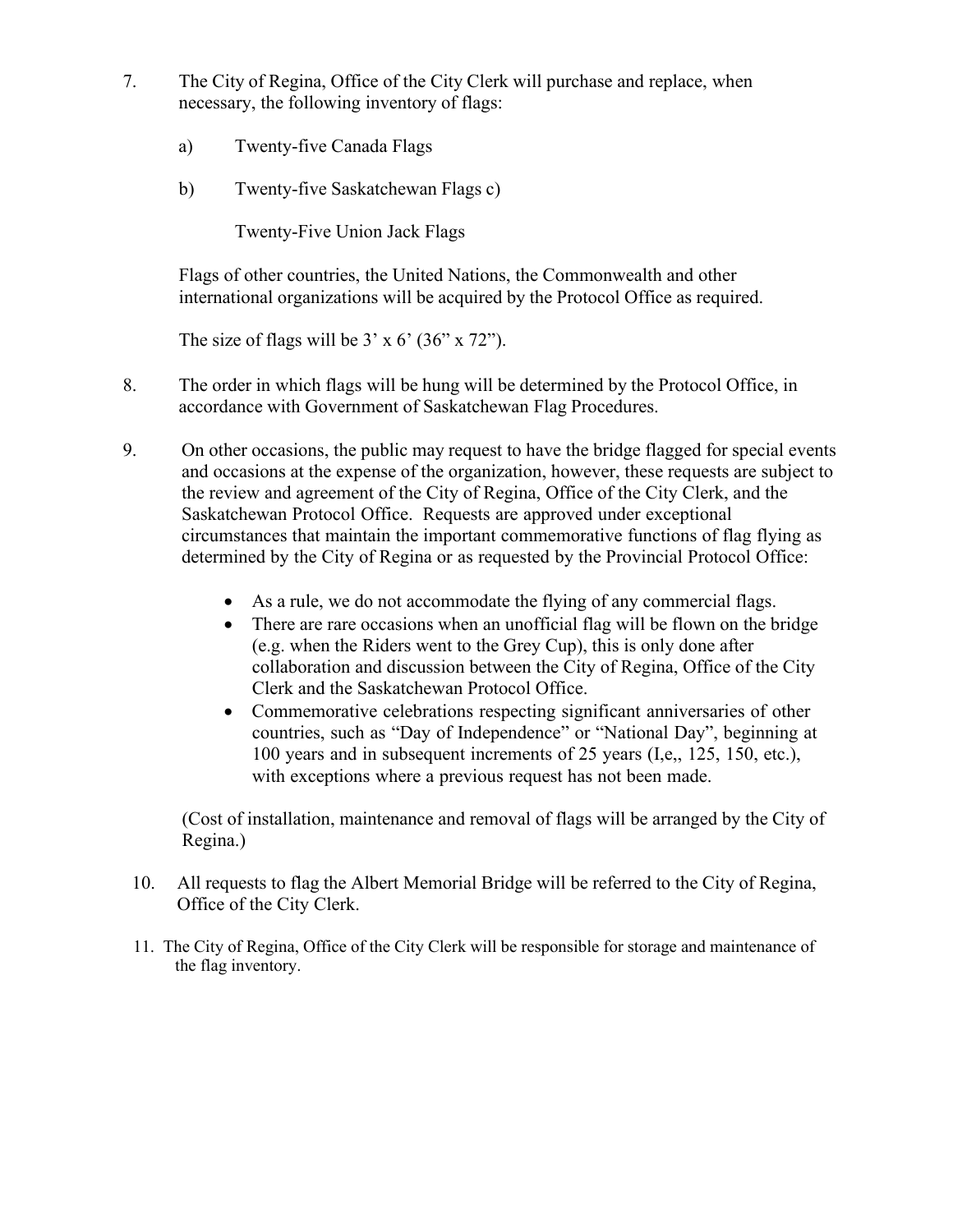#### City of Regina – FLAG SCHEDULE FOR ALBERT STREET BRIDGE

The following is the flag schedule for the Albert Street Bridge and could change based on any national/international event that may occur:

| <b>Month</b> | <b>Flags</b>                   |
|--------------|--------------------------------|
| January      | Saskatchewan                   |
| February     | Canada/Saskatchewan/Union Jack |
| March        | Union Jack                     |
| April        | Canada                         |
| May          | Union Jack                     |
| June         | Metis/Treaty 4/Regina          |
| July         | Canada                         |
| August       | Saskatchewan                   |
| September    | Canada/Treaty 4                |
| October      | Canada                         |
| November     | Saskatchewan                   |
| December     | Canada/Saskatchewan/Union Jack |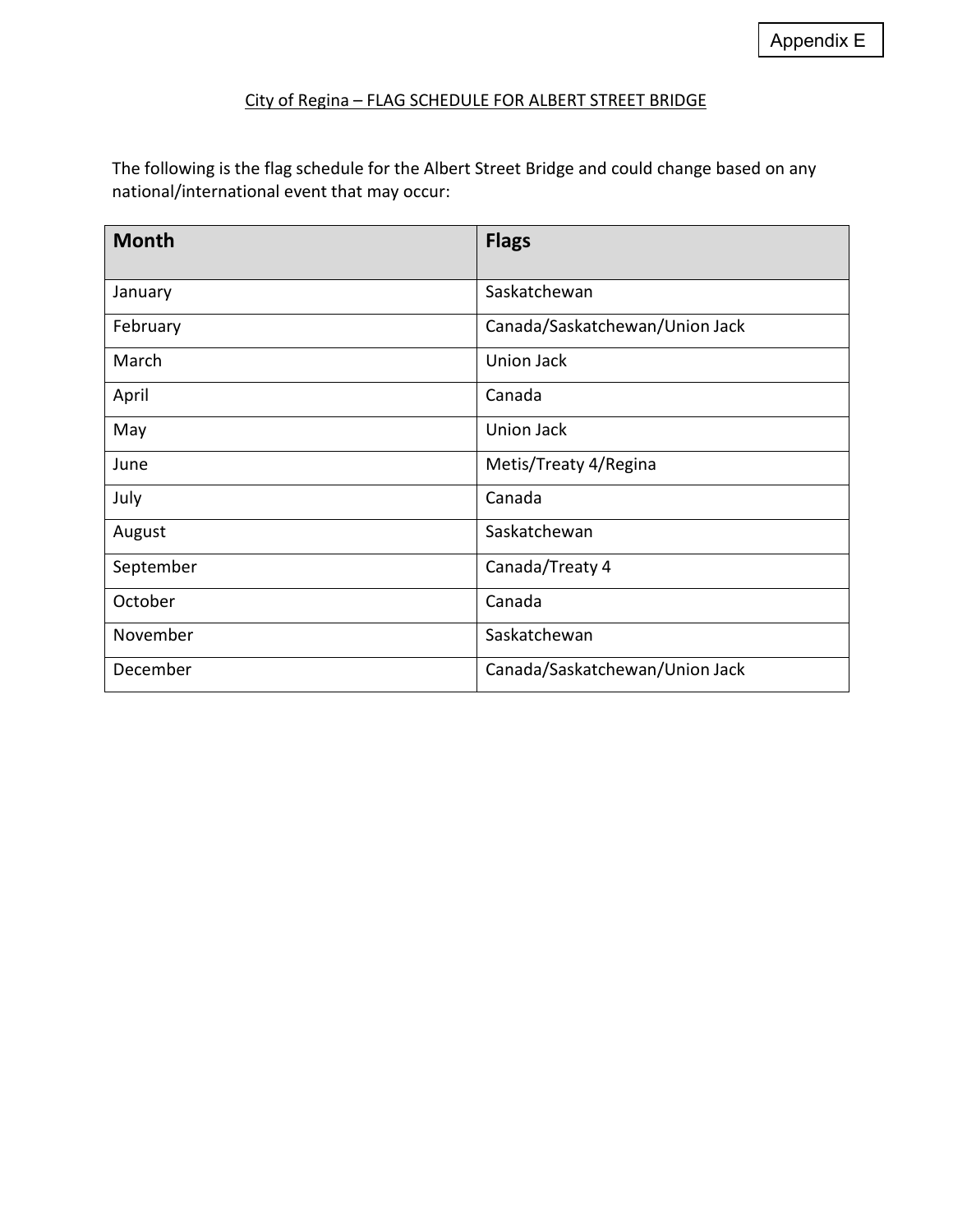

City of Regina

# **Flag Purchase Form**

Name:

Organization/Division:

Address:

Telephone: Email: Email: Email: Email: Email: Email: Email: Email: Email: Email: Email: Email: Email: Email: Email: Email: Email: Email: Email: Email: Email: Email: Email: Email: Email: Email: Email: Email: Email: Email: E

| <b>Flag Type</b> | Cost per<br><b>Flag</b> | Qty         | <b>Total Cost</b><br>per flag |
|------------------|-------------------------|-------------|-------------------------------|
| Canada           | \$50.00                 |             |                               |
| Saskatchewan     | \$70.00                 |             |                               |
| Royal Union Jack | \$70.00                 |             |                               |
| Regina           | \$40.00                 |             |                               |
| Treaty 4         | \$100.00                |             |                               |
| <b>Metis</b>     | \$100.00                |             |                               |
|                  |                         | Total cost: |                               |

## For Office Use Only:

- ϒ Account Code: 110 8003 Y007 65230
- ϒ Revenue (External): 110-8003 Y007-54905
- ϒ Revenue (Internal): 110-8003 Y007-74090

Payment Amount (Tax Included)

Method of Payment (Cash, Cheque, Debit, Credit, Internal, External)

Receipt #:

| Signature | Date |
|-----------|------|
|           |      |